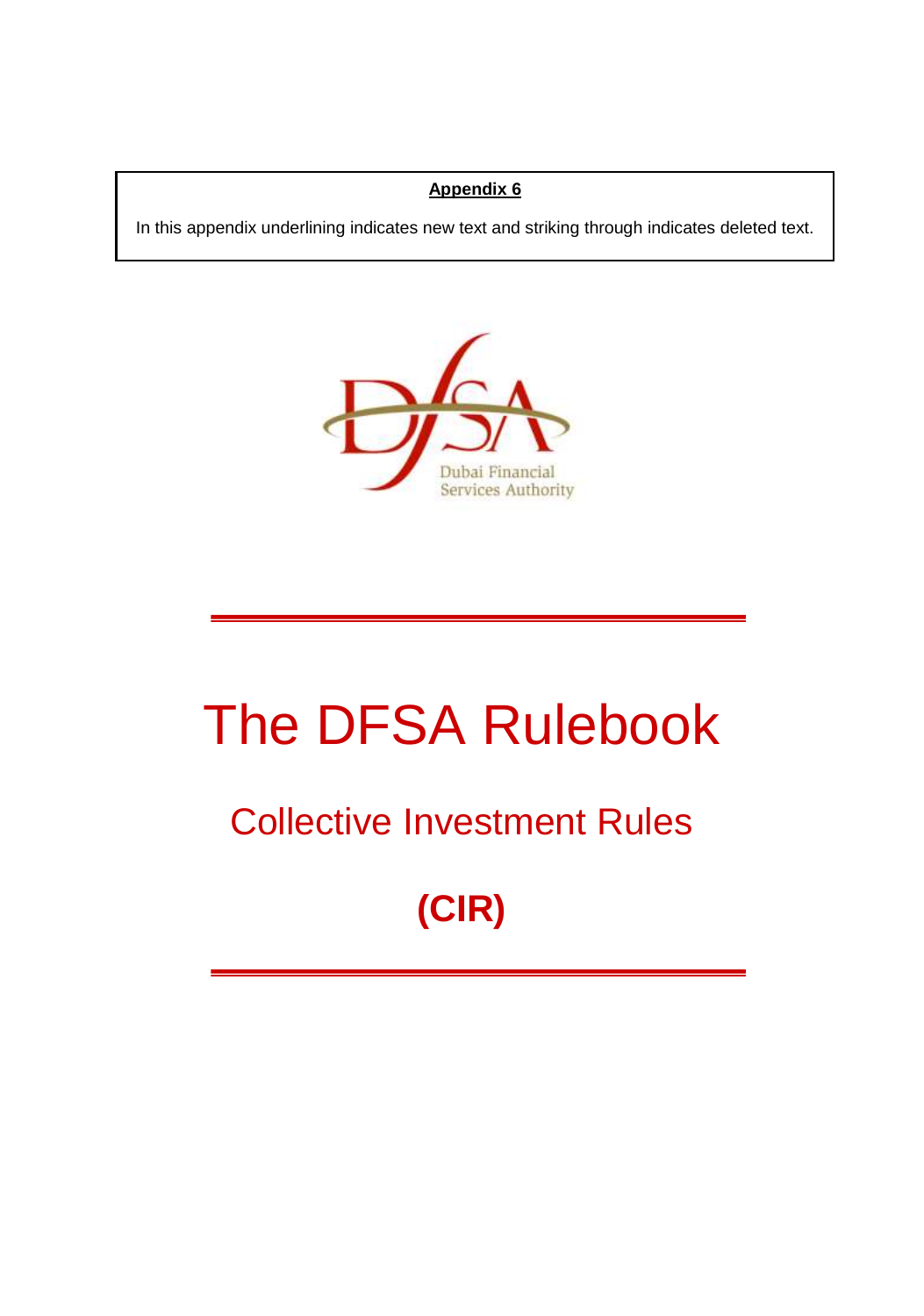

| 3 | <b>SPECIALIST CLASSES OF FUNDS</b> |
|---|------------------------------------|
|   |                                    |

- **3.1 Specialist Funds**
- ….

**….**

**Investment Token Funds**

**3.1.14** A Fund is an Investment Token Fund if its main purpose is investing in Investment Tokens.

….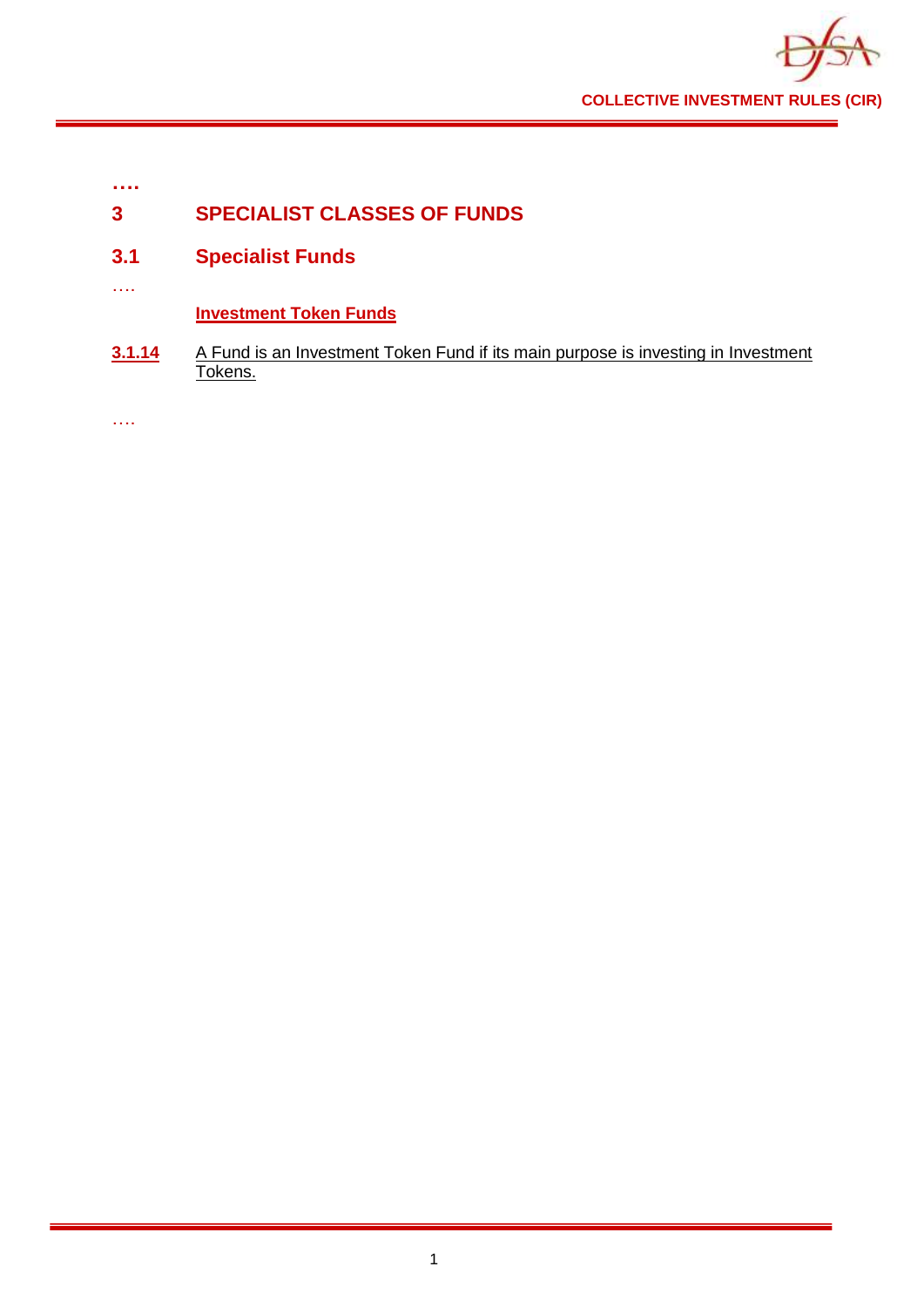

#### **PART 6: RULES SPECIFIC TO SPECIALIST CLASSES OF DOMESTIC FUNDS**

#### **Guidance**

- 1. Article 17 of the Law confers on the DFSA the power to prescribe any type of Domestic Fund (i.e. a Public Fund, an Exempt Fund, or a Qualified Investor Fund) as a "specialist class" of a Domestic Fund and in so doing apply any requirements as are suitable for that specialist class of Funds. This Part sets out the requirements that apply to such a Fund by virtue of being a specialist class of Fund.
- 2. Most of the requirements that are set out in this part as applying to specialist classes of Domestic Funds are generally in addition to the core requirements that apply to every Domestic Fund (see Part 4). Further, depending on whether it is a Public Fund, an Exempt Fund or a Qualified Investor Fund, the additional requirements in Part 5 of this module would also apply to a specialist class of Fund.
- 3. A Qualified Investor Fund may be constituted as a specialist class of a Domestic Fund without being subject to most of the detailed requirements that would normally apply to such specialist classes of Funds. However, there are some requirements which need to be met as the obligation to do so arises under the general provisions applicable to certain specialist classes of Funds, regardless of whether such Funds are Public Funds, Exempt Funds or Qualified Investor Funds. An example is a Fund constituted as an Islamic Fund. While some of the detailed requirements such as the appointment of a Shari'a Supervisory Board do not apply to the Fund Manager of an Islamic Qualified Investor Fund (see IFR 6.2.1), the other general requirements such as ensuring compliance with Shari'a requirements continue to apply to such Funds and the Fund Manager.
- 4. The only specialist class requirements in this chapter that apply to a Qualified Investor Fund are those in Rule 13.6.3, and section 13.7 (Umbrella Funds) and section 13.11 (Investment Token Funds).
- 5. Generally, a Fund Manager using the Incorporated Cell Company structure can manage any specialist classes of Funds using the infrastructure of the Fund Platform. However, some types of specialist classes of Funds may not be easily established on a Fund Platform, such as a Fund of Funds, Master Fund or an Umbrella Fund because of their unique structures. If an applicant wishes to establish one of these specialist classes of Funds on a Fund Platform, the DFSA will consider what practical difficulties would arise in that context, including any additional clarification or Rule changes if needed.

#### **13. ADDITIONAL REQUIREMENTS FOR SPECIALIST FUNDS**

#### **13.1 Application to Qualified Investor Funds**

**13.1.1** Only Rules 13.4.1, 13.5.1, 13.6.3 and sections 13.7 and 13.11 of this chapter apply to, or in relation to, a Qualified Investor Fund.

**….**

#### **13.11 Funds investing in Investment Tokens**

**Restrictions on use of certain terms**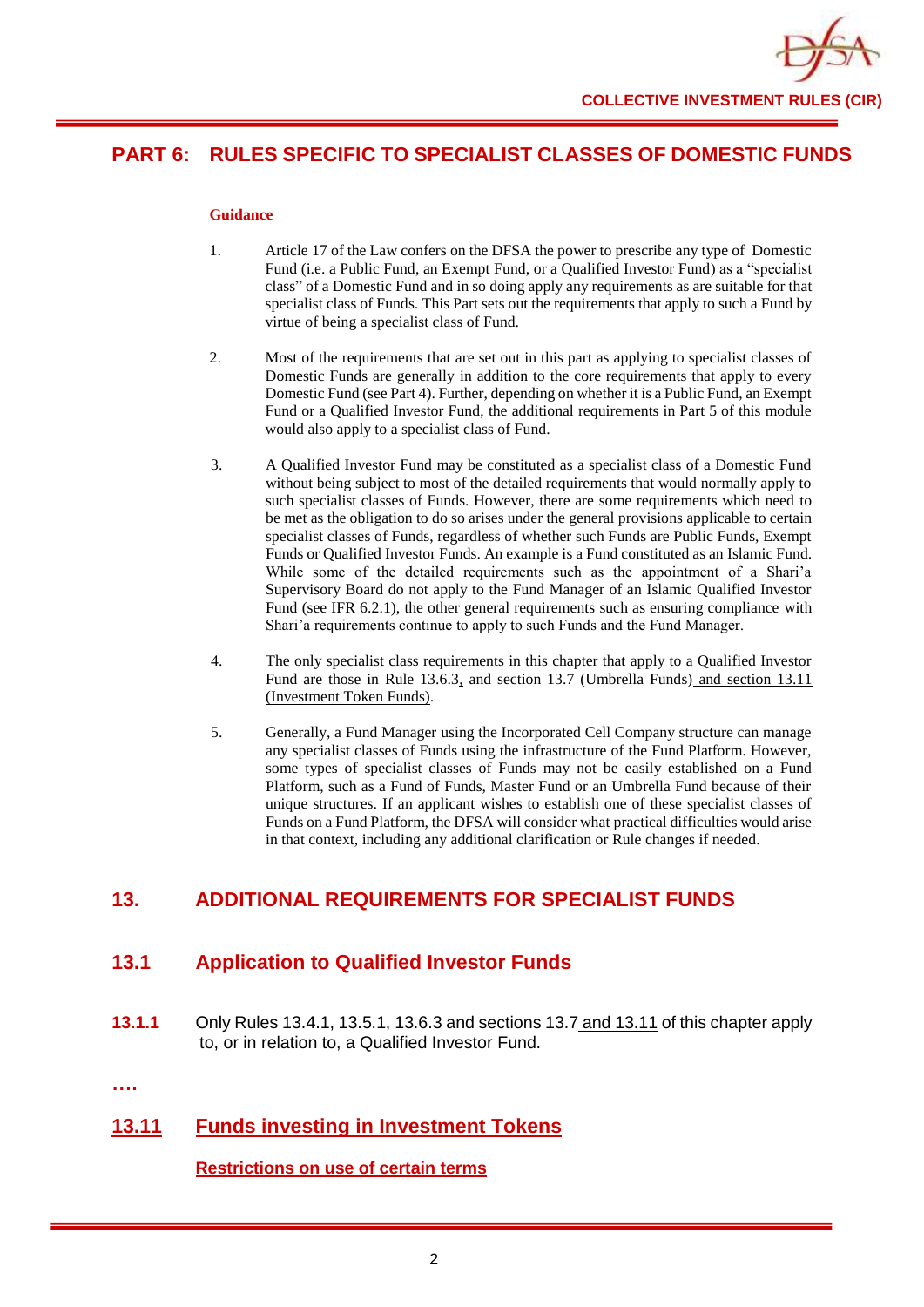

13.11.1 A Fund Manager of a Fund must ensure that its offer document or marketing material does not refer to it as an "investment token fund", or otherwise hold it out as being a Fund which has as its main purpose investing in Investment Tokens, unless the Fund meets the criterion in Rule 3.1.14.

#### **Guidance**

Other descriptions of a Fund that are likely to fall within the scope of Rule 13.11.1 include the use of terms such as 'security token fund', 'derivative token fund', 'share token fund' and 'bond token fund'.

**13.11.2** A Fund Manager of a Fund must ensure that its offer document or marketing material does not hold out that any part of the Fund Property consists or will consist of Investment Tokens, unless the relevant property consists or will consist of Investment Tokens, as defined in GEN Rule A2.1.1(3).

#### **Guidance**

Other descriptions of Fund Property that are likely to constitute the property being held out as consisting of Investment Tokens, include the use of terms such as 'security tokens', 'derivative tokens', 'share tokens' and 'bond tokens'.

**….**

#### **14 MARKETING OF DOMESTIC FUNDS AND PROSPECTUS DISCLOSURE**

**….**

#### **14.2 General Requirements relating to Prospectuses**

**….**

#### **Prospectus of an External Fund**

- **….**
- **14.2.6** (1) The Prospectus of an External Fund made available by the Fund Manager or other Authorised Firm making the Offer of the Units of that Fund in or from the DIFC must be in the English language.
	- (2) The Prospectus must contain in a prominent position, or have attached to it, a statement that clearly:
		- (a) describes the jurisdiction in which the Fund is established and the legislation in that jurisdiction that applies to the Fund;
		- (b) states the name of the relevant Financial Services Regulator in that jurisdiction;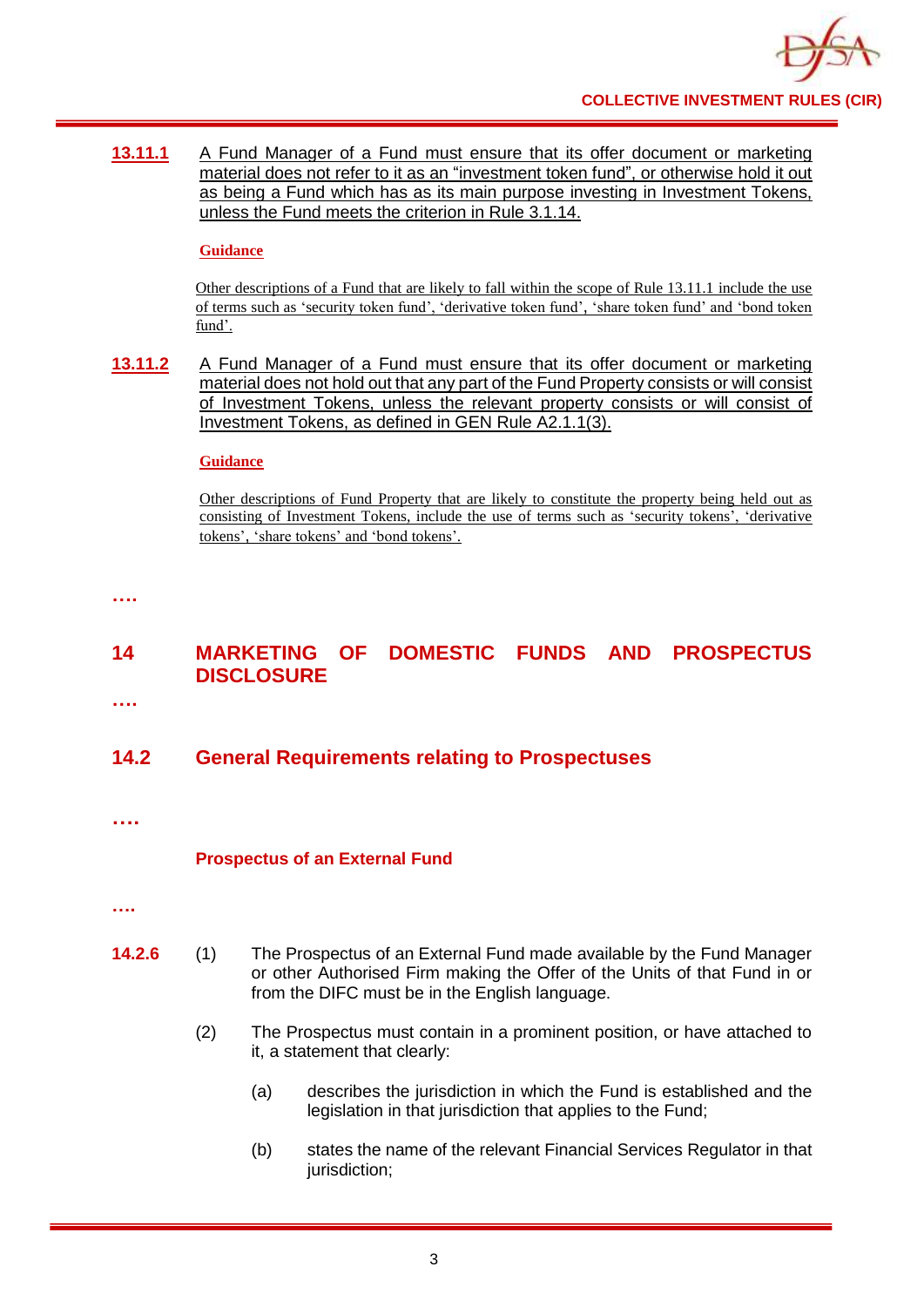

- (c) describes the regulatory status accorded to the Fund by that Regulator;
- (d) includes the following warning:

"This Prospectus relates to a Fund which is not subject to any form of regulation or approval by the Dubai Financial Services Authority ("DFSA").

The DFSA has no responsibility for reviewing or verifying any Prospectus or other documents in connection with this Fund. Accordingly, the DFSA has not approved this Prospectus or any other associated documents nor taken any steps to verify the information set out in this Prospectus, and has no responsibility for it.

The Units to which this Prospectus relates may be illiquid and/or subject to restrictions on their resale. Prospective purchasers should conduct their own due diligence on the Units.

If you do not understand the contents of this document you should consult an authorised financial adviser.";

and

- (e) if the Offer is not directed to Retail Clients, includes a prominent statement to that effect to be incorporated within the warning in (d).
- (3) If Units of an External Fund are Security Tokens, the Prospectus must contain information equivalent to that specified in MKT App 7 in respect of those Units.
- (4) If 10% or more of the gross asset value of the Fund Property of an External Fund consists, or will consist, of Investment Tokens, the Prospectus must include information equivalent to that specified at MKT App 7 in respect of the Investment Tokens.

#### **Guidance**

Where a material part of the Fund Property of an External Fund consists of Tokens other than Investment Tokens, the DFSA considers that the Prospectus of that Fund should contain information relating to those Tokens that is equivalent to the information specified in MKT App 7. Such information is likely to be relevant under Article 52(2) of the Law, which requires disclosure of all the information a person and his professional advisers would reasonably require and expect to find in the Prospectus to make an informed decision to become a Unitholder of the Fund.

**….**

#### **14.3 Prospectus content**

#### **Public Fund Prospectus**

**14.3.1** (1) Without limiting the generality of the Prospectus disclosure required under Article 52 of the Law, the Fund Manager must, in the case of a Public Fund, include in the Fund's Prospectus: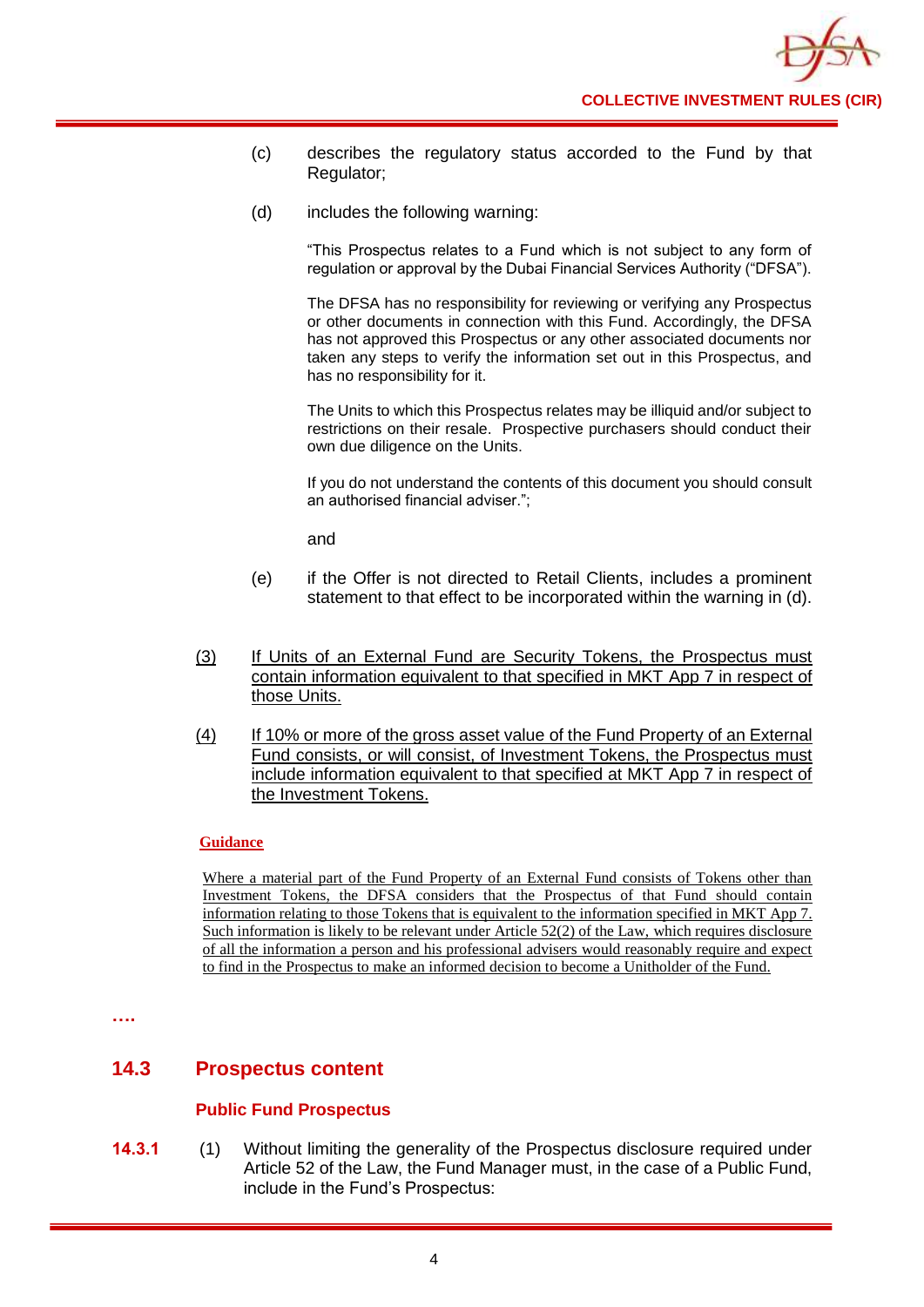

- (a) the information in App 7, unless the Public Fund is a Passported Fund;
- (b) if the Public Fund is a Passported Fund, the information in App 1 of FPR, including a Key Investor Information Document (KIID);
- (c) if it is a specialist class of a Public Fund, any information as is relevant to that specialist class of Fund as set out in section 14.4;
- (d) a Summary Document containing:
	- (i) information to clearly identify the Fund and its classification;
	- (ii) a short description of the Fund's investment objectives and investment policy for achieving those objectives;
	- (iii) past-performance presentation or, where relevant, performance scenarios;
	- (iv) costs and associated charges; and
	- (v) risk/reward profile of the investment, including appropriate guidance and warnings in relation to the risks associated with investments in the relevant Fund;
- (e) the mandatory statement required under Rule 14.3.3; and
- (f) if Units of the Fund are Security Tokens, information equivalent to that specified in MKT App 7 in respect of those Units;
- (g) if 10% or more of the gross asset value of the Fund Property consists of Investment Tokens, information equivalent to that specified in MKT App 7 in respect of the Investment Tokens; and
- (fh) if it is an Open-ended Fund, the information relating to the powers available to the Fund Manager to address liquidity risks that may arise in the Fund, and procedures, including triggers, for the exercise of such powers, required under Rule 8.6A.1(2)(d).
- (2) A Prospectus may consist of a single document, or a multi-part Prospectus containing:
	- (a) a Summary;
	- (b) information relating to the Fund Manager and Trustee; and
	- (c) information relating to the Fund.
- (3) If a Prospectus is a multi-part Prospectus, the Fund Manager must ensure that the Prospectus as a whole is up-to-date.

#### **Guidance**

Where a material part of the Fund Property of a Public Fund consists of Tokens other than Investment Tokens, the DFSA considers that the Prospectus of that Fund should contain information relating to those Tokens that is equivalent to the information specified in MKT App 7.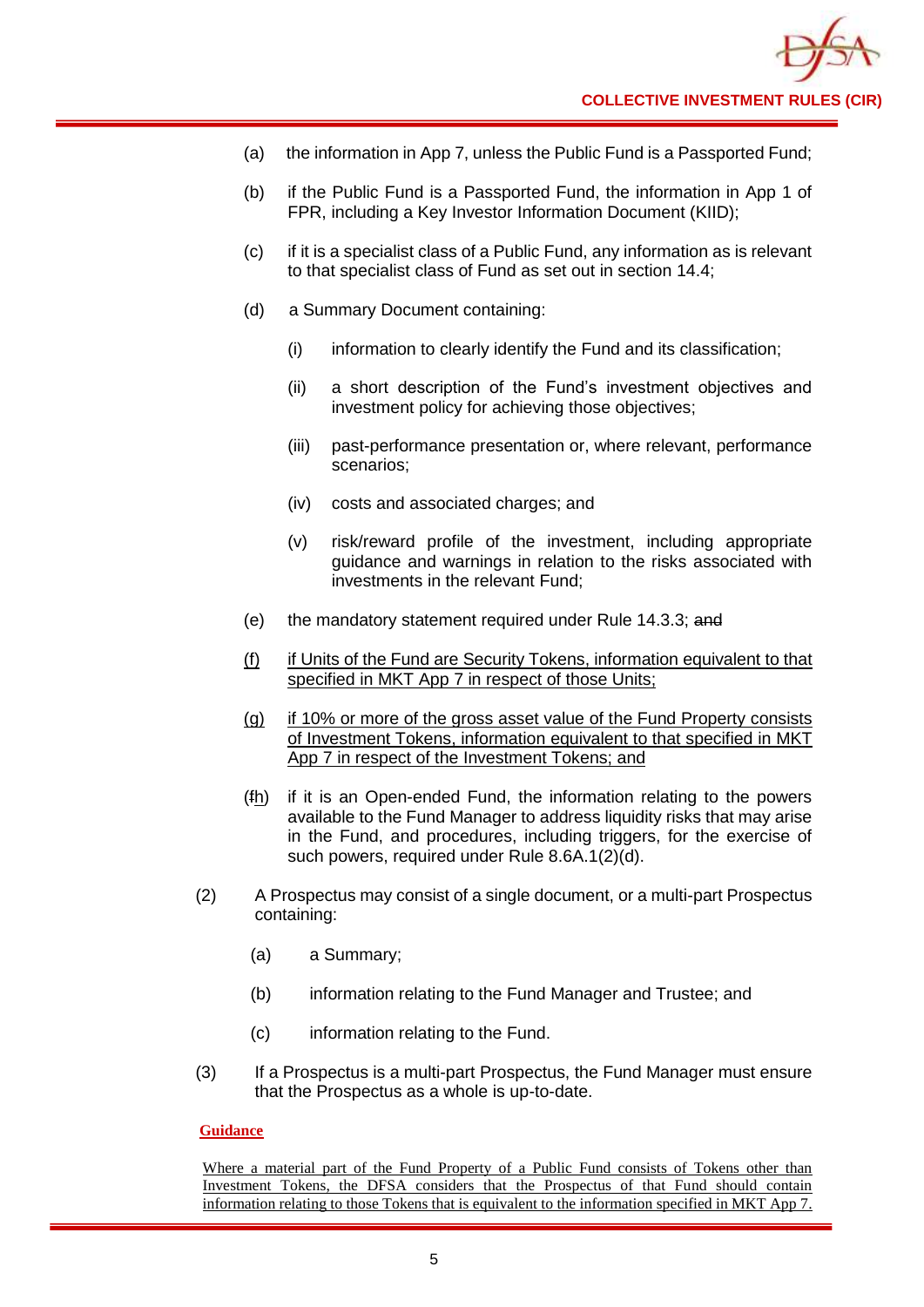

Such information is likely to be relevant under Article 52(2) of the Law, which requires disclosure of all the information a person and his professional advisers would reasonably require and expect to find in the Prospectus to make an informed decision to become a Unitholder of the Fund.

#### **14.3.2 Information Memorandum of an Exempt Fund or a Qualified Investor Fund**

#### **Guidance**

- 1. Under Article 50(3)(a) of the Law, an Information Memorandum of an Exempt Fund or a Qualified Investor Fund is a Prospectus for the purposes of the Law and the Rules unless otherwise provided. In limited circumstances, the Rules prescribe additional disclosure to be included in a Prospectus of an Exempt Fund (for example Rule 13.6.3 where an Exempt Fund appoints a prime broker with certain additional powers).
- 2. There is no detailed prescribed disclosure content for the Information Memorandum of an Exempt Fund or a Qualified Investor Fund. However, as an Information Memorandum is a Prospectus, it is subject to the disclosure obligation in Article 52(2) of the Law. As a result, a Fund Manager of such a Fund must include all the information which Professional Clients to whom it intends to Offer Units of the Fund would reasonably require and expect to find in such a Prospectus. This is to enable such Clients to make an informed decision relating to investing in the Fund.
- 3. In the case of an Information Memorandum for an Exempt Fund or Qualified Investor Fund with Units that are Security Tokens, or where a material part of the Fund Property consists of Investment Tokens, the DFSA considers that Professional Clients would reasonably require and expect to find in such a Prospectus the information specified in MKT App 7. Where a material part of the Fund Property consists of Tokens other than Investment Tokens, the DFSA considers that Professional Clients would reasonably require and expect to find in such a Prospectus the equivalent of any information specified in MKT App 7 that is relevant to those Tokens.
- **….**

#### **15 MARKETING OF FOREIGN FUNDS**

**….**

#### **15.1 Access to Foreign Funds and availability of Prospectus**

**….**

#### **Prospectus disclosure relating to Foreign Funds**

**….**

- **15.1.3** (1) The Prospectus of a Foreign Fund made available by an Authorised Firm must be in the English language.
	- (2) The Prospectus must contain in a prominent position, or have attached to it, a statement that clearly: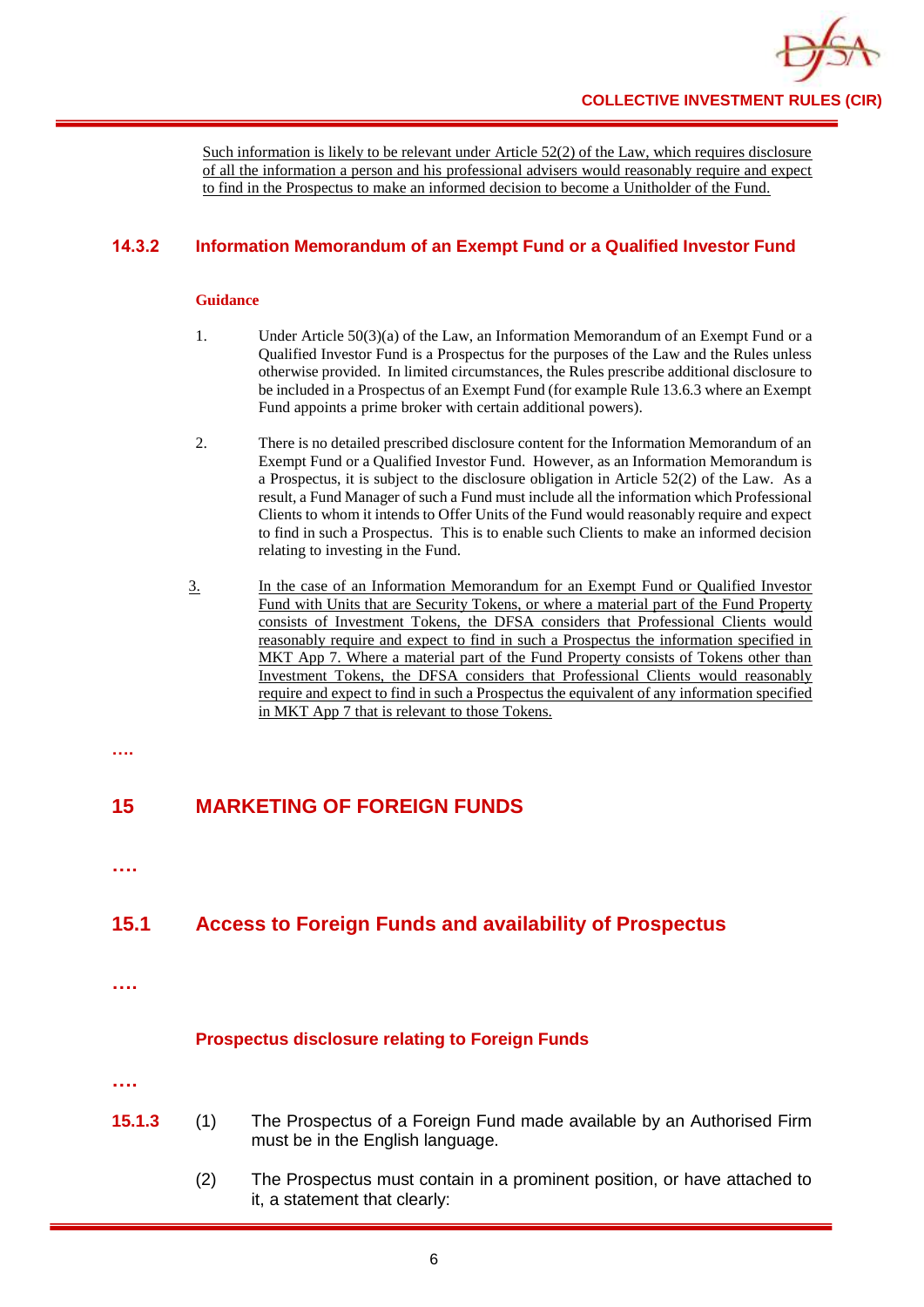- (a) describes the foreign jurisdiction and the legislation in that jurisdiction that applies to the Fund;
- (b) states the name of the relevant Financial Services Regulator in that jurisdiction;
- (c) describes the regulatory status accorded to the Fund by that Regulator;
- (d) includes the following warning:

"This Prospectus relates to a Fund which is not subject to any form of regulation or approval by the Dubai Financial Services Authority ("DFSA").

The DFSA has no responsibility for reviewing or verifying any Prospectus or other documents in connection with this Fund. Accordingly, the DFSA has not approved this Prospectus or any other associated documents nor taken any steps to verify the information set out in this Prospectus, and has no responsibility for it.

The Units to which this Prospectus relates may be illiquid and/or subject to restrictions on their resale. Prospective purchasers should conduct their own due diligence on the Units.

If you do not understand the contents of this document you should consult an authorised financial adviser.";

- (e) if the Offer is not directed to Retail Clients, includes a prominent statement to that effect to be incorporated within the warning in (d);
- (f) in the case of an Offer of a Unit in a Money Market Fund, contains the risk warning referred to in Rule 14.4.7; and
- (g) in the case of an Offer of a Unit in a Venture Capital Fund, contains the risk warning referred to in Rule 14.4.11 and the additional disclosure required under Rule 14.4.12.
- (3) If Units of the Fund are Security Tokens, the Prospectus must contain, or have attached to it, information equivalent to that specified in MKT App 7 in respect of those Units.
- (4) If 10% or more of the gross asset value of the Fund Property consists of Investment Tokens, the Prospectus must contain, or have attached to it, information equivalent to that specified in MKT App 7 in respect of those Investment Tokens.

#### **Guidance**

Where a material part of the Fund Property of a Foreign Fund consists of Tokens other than Investment Tokens, the DFSA considers that the Prospectus of that Fund should contain information relating to those Tokens that is equivalent to the information specified in MKT App 7. Such information is likely to be relevant under Article 52(2) of the Law, which requires disclosure of all the information a person and his professional advisers would reasonably require and expect to find in the Prospectus to make an informed decision to become a Unitholder of the Fund.